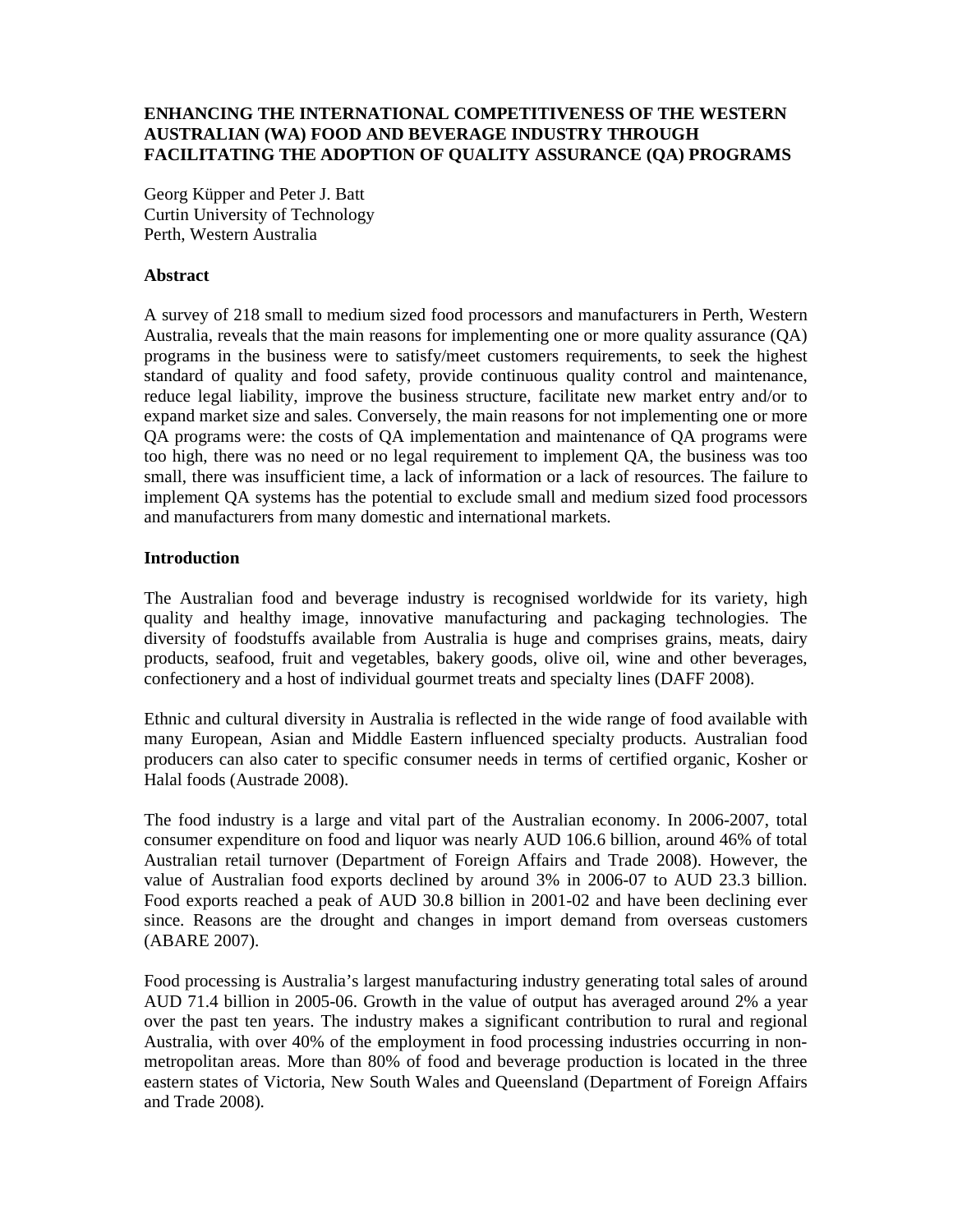Although Western Australia has a population of less than two million people, the state is a major food producer (Department of Foreign Affairs and Trade 2008). In 2006-07, the Western Australian food and beverage industry, including value-added processed foods, generated sales worth AUD 5.5 billion. The food industry accounted for 14% of WA manufacturing industry and 7.5% of the Australian food processing industry (WAAFFI 2007).

In Australia, small to medium sized enterprises (SMEs) represent 96% of all business enterprises and are responsible for over 40% of the GDP. SMEs are comprised of microbusinesses (82%), small businesses (15%) and medium-sized businesses (3%). A significant number of medium and small-scale food processing operations are regionally based (ABS 2005).

In order to differentiate their product in a congested market, numerous players have introduced a variety of quality assurance systems. In November 2003, Woolworths announced that it would require all indirect suppliers of product to have a certified food safety and quality assurance program by the end of 2004. Woolworths has moved beyond indicative market access scenarios to implement barriers to supply, based on a certified quality assurance process. In April 2006, Coles Meyer announced that they would require all suppliers of food for their private brands to be certified. A staged process was outlined in which suppliers of high risk products would need to be certified by November 2007 and low risk food suppliers by July 2008. However, in WA, less than 10% of the 2,000 plus registered food companies currently have an accredited food safety program (Batt, Noonan and Kenyon 2006).

While most Australian food businesses recognise and acknowledge the importance of operating under an approved HACCP-based quality assurance program to deliver safe food, over time, there has been a steady decline in the relative importance Australian food producers give to HACCP-based QA programs. As a result, the Australian food industry is beginning to loose its competitive advantage (Baines, Davies and Batt 2006).

This study sought to identify the food safety and quality assurance programs that are currently being used by small and medium sized food processors and manufacturers in WA and to identify the benefits, barriers and costs associated with the decision to adopt and to maintain one or more quality assurance program(s).

# **Methodology**

The study was conducted in two phases. The first phase (July 2006 to September 2007) involved an exploratory investigation of the WA food processing and manufacturing sector with a view to identifying the characteristics of the industry and their influence on the likelihood of adopting QA systems. A comprehensive questionnaire was developed and pretested among a sample of QA managers, business owners and QA experts in personal interviews across all industry sectors.

In the second phase, from March 2008 to September 2008, a postal survey to 798 food and beverage businesses including face-to-face interviews with respondents was undertaken. For this research study, participants are selected from the following food and beverage sectors: (1) bakery products; (2) beverages; (3) fat and oil; (4) dairy; (5) meat; (6) seafood; (7) fruit and vegetables; and (8) other foods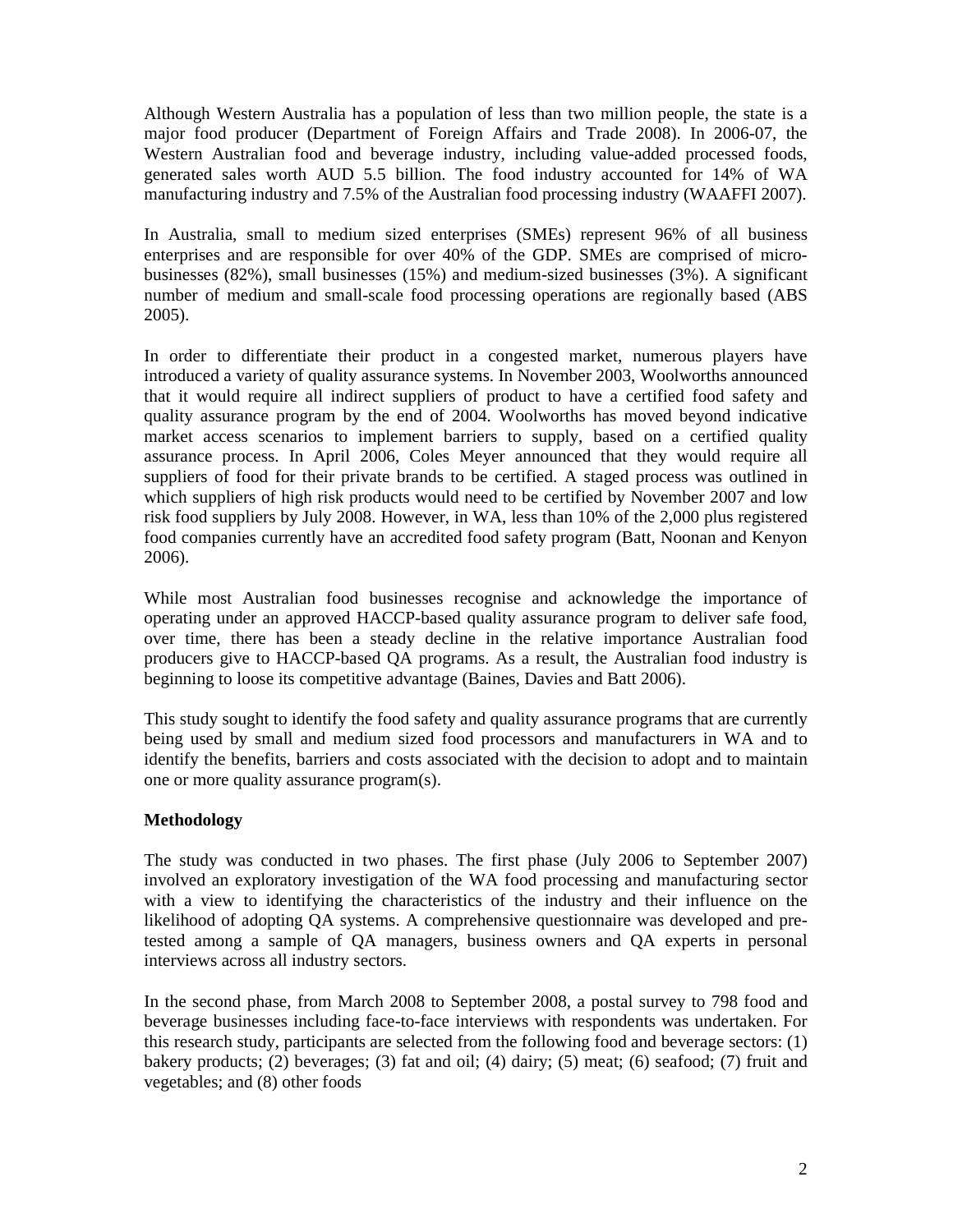Interviews were mainly undertaken at the food processing level with a range of micro, small and medium sized enterprises (SMEs). SMEs are defined as non-subsidiary, independent firms, which employ less than a given number of employees (OECD 2000). This number varies across national statistical systems, but the most frequent upper limit is 250 employees. For the purpose of this study, SMEs are defined as those businesses employing less than 200 employees (ABS 2004). In the European Union, SMEs must have an annual turnover of less than EUR 40 million and/or a value not exceeding EUR 27 million (OECD 2000). For most SMEs, management and ownership of the firm are similar. In addition, the owner/manager has a huge influence on the performance of the business (Storer 2005).

Despite the initial size of the survey instrument, respondents only had to answer those questions which reflected the current stage to which quality assurance program(s) had been implemented, maintained or even abandoned within the business. The questionnaire was subdivided in Section 1 and 2 and then: (1) PART A: if the business had no intention of implementing a QA program; (2) PART B: if the business had started to implement a QA program(s); (3) PART C: if the business has successfully implemented a QA program(s); and (4) PART D: if the business no longer had a QA program.

All respondents were asked to describe: (1) the nature of their business (kind of products, number of employees, turnover); (2) the organisational value system; (3) the markets which they currently supply/intend to supply; (3) the QA programs under which they operate or intend to operate; (4) the reasons/motivation for adopting, maintaining or choosing not to adopt QA; (5) the positive and negative attributes of each system; (6) the cost of implementation, monitoring and auditing; (7) the investment/cost of staff training; (8) the financial rewards/benefits/incentives; and (9) the role/influence of government legislation. In addition, a number of demographic (age, gender and occupation) questions were asked of the respondents to enable a comparison to be made with the ABS census.

The completed questionnaires were returned to Curtin University of Technology either electronically, via the fax or via the mail. Responses were encoded and entered into the Statistical Package for Social Sciences (SPSS, version 17).

# **Empirical results**

A total number of 218 questionnaires were completed, which was indicative of a 28% response rate. Most respondents (23%) belonged to the "beverage" manufacturing sector which included wineries, breweries, distilleries and soft drink manufacturers, or to the "other food" manufacturing sector (23%) which included seafood, honey, sugar and confectionary (Table 1).

Most food and beverage businesses (75%) derived all their sales from the WA domestic market. Conversely, a small group of respondents derived more than 46% of their sales from the export market. Most were privately owned (83%).

It was immediately apparent that the financial turnover of the business had a significant impact on the extent to which the business had implemented a quality assurance program. For 52% of those businesses that did not intend to implement QA or were currently in the process of implementing QA, their annual turnover was less than AUD 500,000. Conversely, for those businesses that had an operational QA system, 85% were earning more than AUD 1 million in sales (Table 2).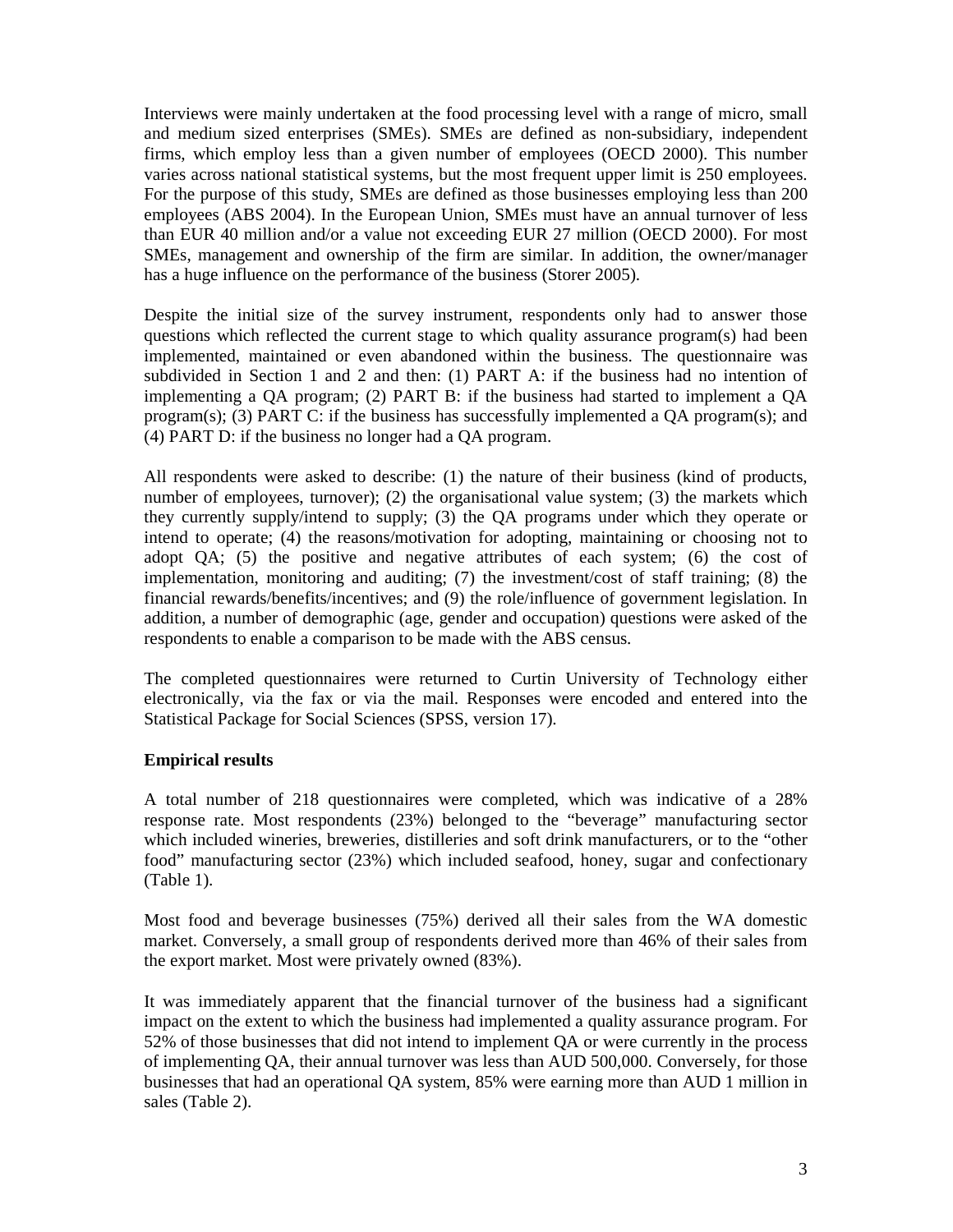| <b>ANZSIC Code</b>                                         | <b>Classification</b>                                                               | <b>Participants</b> | $\frac{0}{0}$ |  |  |
|------------------------------------------------------------|-------------------------------------------------------------------------------------|---------------------|---------------|--|--|
| Total population of $N = 218$                              |                                                                                     |                     |               |  |  |
| 21 Food<br>Manufacturing<br>Food Industry<br>Sector-ANZSIC | 211 Meat and meat products (poultry, bacon,<br>ham, smallgoods)                     | 34                  | 15.6          |  |  |
|                                                            | 212 Dairy manufacturing (ice cream, milk,<br>cheese, milk powder, other dairy)      | 21                  | 9.6           |  |  |
| <b>CODES</b>                                               | 213 Fruit and vegetable processing                                                  | 43                  | 19.7          |  |  |
| (one of eight)                                             | 214 Oil and fat manufacturing                                                       | 12                  | 5.5           |  |  |
|                                                            | 215 Flour mill and cereal (snack food)                                              | 26                  | 11.9          |  |  |
|                                                            | 216 Bakery manufacturing (cake,<br>confectionery, bread, biscuit, pastry)           | 35                  | 16.1          |  |  |
|                                                            | 217 Other food manufacturing (seafood,<br>honey, animal, sugar etc.)                | 50                  | 22.9          |  |  |
|                                                            | 218 Beverage manufacturing (wines, beer,<br>malt, juice, spirit, soft drink, water) | 51                  | 23.4          |  |  |
| Total                                                      |                                                                                     | $N = 218$           | 100%          |  |  |

## **Table 1: Respondents by ANZSIC Code**

NOTE: A number of organisations in the table above have product representation across multiple ANZSIC sectors.

#### **Table 2: Sample SMEs by business size (turnover, in AUD)**

| Survey statements $(N = 218)$ | Part A           | Part B | Part C | Part D |
|-------------------------------|------------------|--------|--------|--------|
| Survey participants (number)  | $\mathfrak{z}_1$ |        | 119    |        |
|                               |                  |        |        |        |
| $<$ \$250,001                 | 22               |        |        |        |
| \$250,001 to \$500,000        | 12               |        |        |        |
| \$500,001 to \$1m             |                  |        |        |        |
| $$1m$$ to $$2m$$              |                  |        | 17     |        |
| \$2m\$ to \$5m\$              |                  |        | 21     |        |
| > \$5m                        |                  |        | 63     |        |

#### **Quality assurance programs in Western Australia**

Food sold in Western Australia must meet stringent food quality and safety standards. There are various levels of food legislation enforced by national, state and local authorities that provide a framework to protect the safety of the food supply chain and minimize the risk to public health. Within Western Australia, food safety and enforcing food standards is primarily the responsibility of the Department of Health, under the Health Act 1911, in conjunction with local Government jurisdictions.

The two most common QA systems operating in the WA food industry were the SQF 2000 and the Woolworths Management Standard (WQA). Both SQF 2000 and the WQA had their origins in the horticulture sector, with subsequent extensions to other food sectors (Peters 1998 and Peters 1999). Both of these third party certified standards have adopted the HACCP principles to manage both quality and food safety.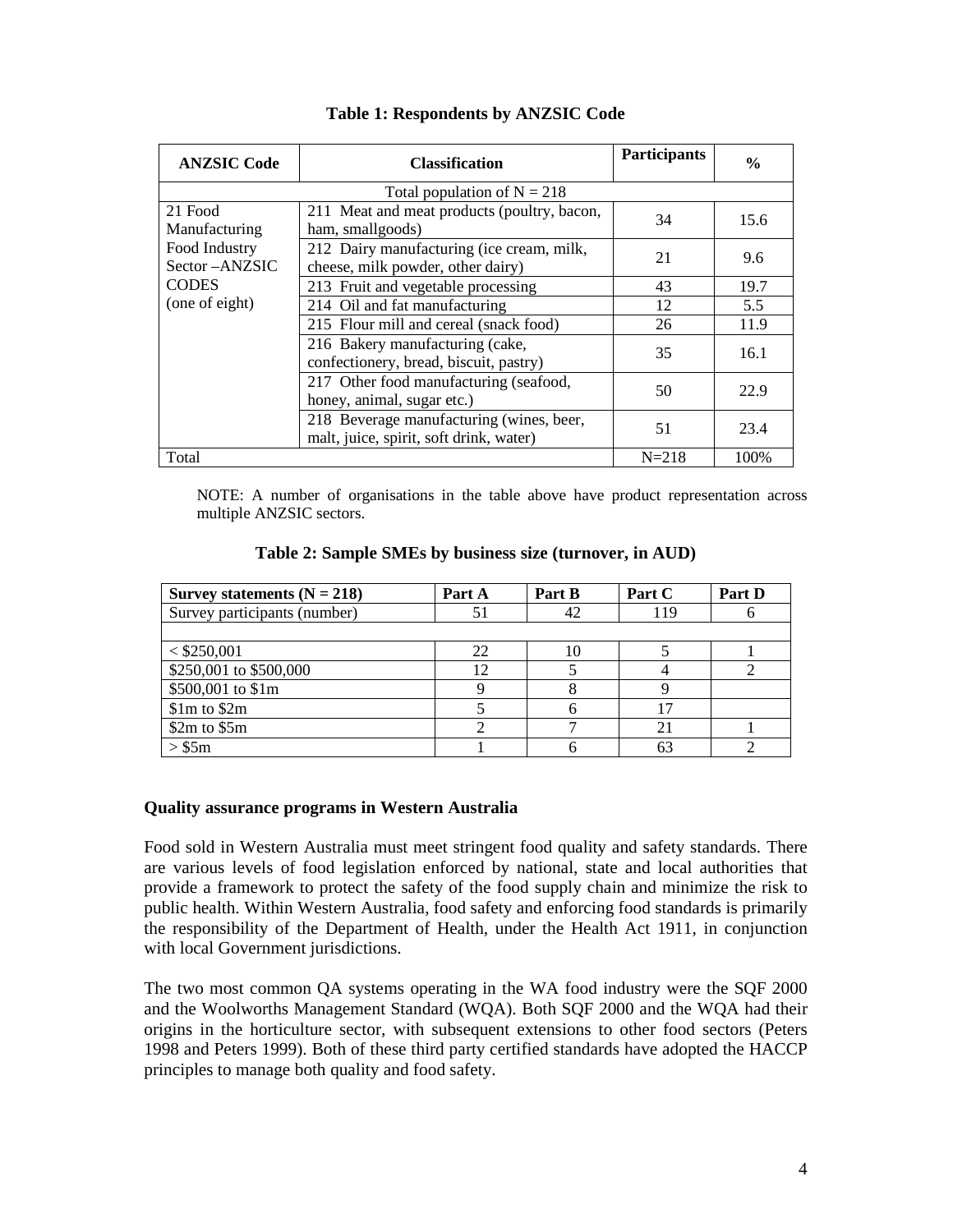For those businesses that were implementing QA (Part B) the most frequently reported systems were HACCP (67%); Hygiene Code (33%), GMP (33%), OHS (33%); Food Safe Plus (17%); AQIS (12%); and WQA (10%).

For those businesses that were already operating under one or more quality assurance programs (Part C), the most frequently reported systems were HACCP (79%); (2) GMP (37%); WQA (35%); SQF (30%); and OHS (28%).

For the small number of respondents who had abandoned their QA program (3%), the main reason for doing so was the lack of any commercial benefit (67%) and no need or legal requirement in WA to operate under a QA system (33%).

### **The motivation to use a QA program**

The companies gave many reasons for their decision to introduce a quality assurance system. In spite of the fact that it is voluntary, it is obvious that if a business does not comply with its customer's requests, it will be difficult to enter some markets, both domestic and international, or to achieve the status of an "approved" supplier (Canavari, Regazzi and Spadoni 1998).

For those businesses who had decided to implement one or more quality assurance programs (Part B), the main reasons for doing so were to: (1) satisfy or to meet customers requirements e.g. required by supermarkets, franchise companies, packers, wholesalers and fast food companies (43%); (2) to seek the highest standard of quality and food safety (41%); (3) to achieve continuous food safety, quality control and maintenance (21%); (4) to reduce legal liability (19%) and improve business structure (19%); and to (5) facilitate new market entry or to expand market size and sales (20%).

For those businesses already operating one or more quality assurance programs (Part C), the main reasons for having doing so were to: (1) satisfy or to meet customers requirements (52%); (2) to seek the highest standard of quality and food safety (41%); (3) to achieve continuous food safety, quality control and maintenance (34%); (4) to gain a competitive advantage/market leadership (26%); and (5) greater food safety/consumer confidence (20%).

One of the main incentives was the desire by the company to participate in the *Buy West, Eat Best* generic food marketing scheme managed by the Department of Agriculture and Food WA (DAFWA). This voluntary program provides Western Australian consumers with the assurance that they are supporting the local food industry by purchasing safe, good quality WA food products that are made primarily from WA ingredients. To be eligible to use the *Buy West Eat Best* logo, the business had to have a food quality assurance scheme or quality protocols in place (DAFWA 2008). In addition, the associated rise of private standards, driven primarily by the supermarkets, have had a major impact on the WA food and beverage industry as retailers move to minimise their customers exposure to possible food derived illness, associated product recalls and the potential for litigation (Batt 2001).

### **The disincentives of QA programs**

The main reasons for not implementing one ore more QA programs (Part A) were: (1) the high costs of OA implementation and maintenance of OA programs (51%); (2) there was no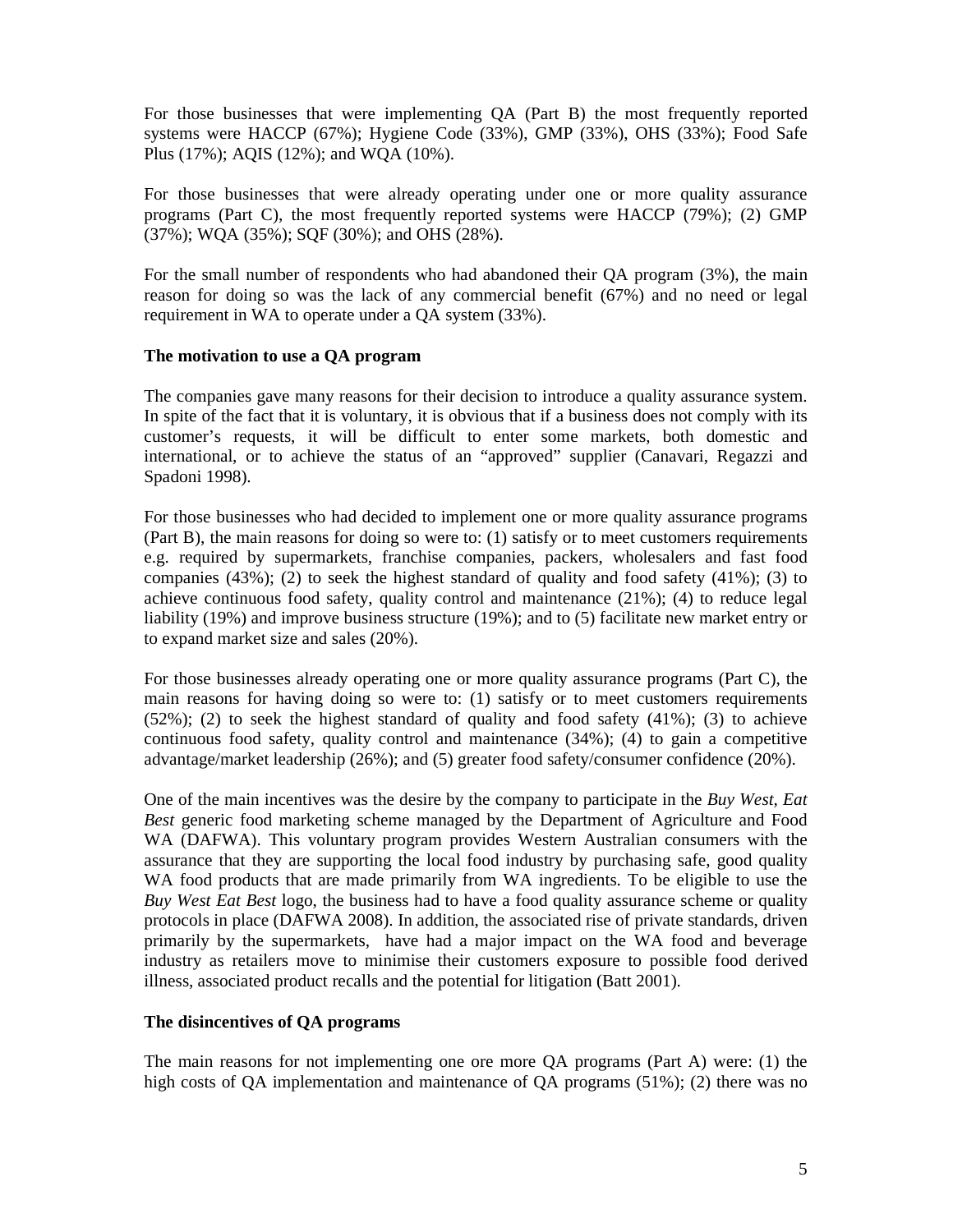need or no legal requirement  $(35\%)$ ; (3) the business was too small  $(35\%)$ ; (4) the lack of time (33%); (5) the lack of information (20%); and (6) the lack of resources (12%).

Besides the uncertainty associated with the costs of implementing and maintaining the QA program, another major outcome of the personal interviews was the fact that many respondents (28%) wondered why QA programs were necessary. For many, the need to implement QA systems was another imposition on their business by regulators and retailers.

## **Benefits/advantages of QA programs**

A number of businesses are adopting quality assurance programs to improve their competitiveness or to satisfy customer requirements in the market (Arauz and Suzuki 2004). While QA may be an instrument to differentiate the product offer, for many SMEs, the decision to implement a QA system is most often the result of customer pressures rather than the benefits such as improved efficiency and effectiveness (Curkovic and Pagell 1999). Stamou (2003); Mutlu et al. (2003) and Henson (2008) argue that the benefits derived from QA can be grouped into two categories: internal benefits and external benefits. Firm driven (internal) factors include: (1) organizational benefits; (2) financial benefits; (3) people benefits; and (4) general benefits. Customer and regulatory driven (external) factors include: (1) commercial benefits; (2) communication benefits; (3) quality and safety benefits; and (4) general benefits.

The results of this study show that the main benefits or advantages for businesses who are currently in the process of implementing one or more quality assurance programs (Part B) include: (1) ensure and increase product safety and quality (18%); (2) to gain new customers and/or additional customers (15%); (3) continual improvement in the business culture, staff moral and awareness (15%); (4) improved company image (12%); and (5) establish a system of traceability to assure hygiene and food safety standards (9%).

The main benefits or advantages arising from operating under one or more quality assurance (Part C) were perceived to be: (1) continual improvement to the business structure or culture and improved staff moral (29%); (2) reduced waste and reduced costs (19%); (3) greater customer confidence and customer satisfaction leading to a better company image/reputation (18%); (4) a traceability system in place which meets customers food safety standards (12%); and (5) improved relationships with suppliers and customers (8%).

# **Barriers/disadvantages of QA programs**

A review of the literature (Küpper and Batt 2009 – in press) suggests that the challenges in implementing QA programs in small businesses are more difficult than in larger ones because of their small size and limited resources (Aggelogiannopoulos et al. 2007). The main difficulties small enterprises face in adopting and implementing a QA program are: (1) small businesses do not often have professional quality managers, which results in the need to hire external consultants. At the same time, the business does not have the internal business skills to evaluate and select those consultants; (2) SMEs have insufficient qualified staff to implement a QA program; and (3) in most cases, the necessity for documentation is not well understood by the management (Rodringes-Escobar et al. 2006).

On the other hand, it can be argued that the barriers and constraints to the adoption of QA systems by SMEs can be grouped into two main categories: internal barriers and external barriers (Mutlu et al. 2003; Stamou 2003; Henson 2008). The internal barriers include: (1)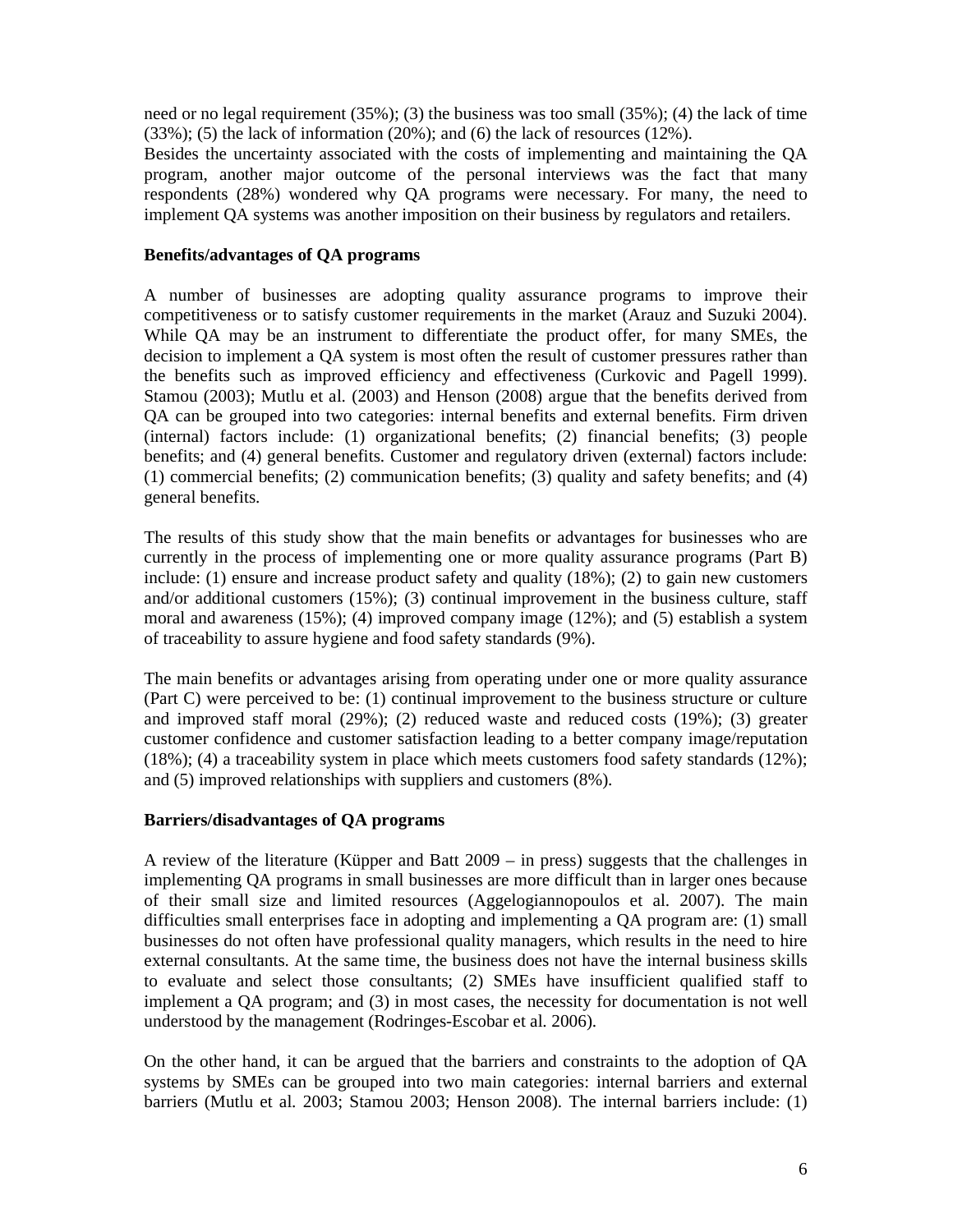inadequate resources; (2) unfavourable attitudes and perceptions: (3) implementation barriers; and (4) general barriers. The external barriers include: (1) insufficient support and guidance; (2) economic barriers; (3) the high costs of certification and verification; and (4) staff/employee resistance.

This research has found that the main barriers which were encountered or experienced by WA food and beverage businesses in their decision to implement one or more QA programs (Part B) included: (1) the lack of time (40%); (2) the high cost of QA implementation (35%); (3) a negative attitude to the increased amount of paperwork/duplication/documentation (18%); (4) the high cost of QA certification (16%); and (5) the lack of information (11%).

For those businesses operating under one or more quality assurance programs (Part C) in WA, the main barriers encountered in the introduction of QA programs included: (1) a negative attitude to the increased amount of paperwork/duplication/documentation (25%); (2) the high cost of QA certification and maintenance (24%); (3) resistance of staff/lower management  $(18\%)$ ; (4) the lack of time (16%); and (5) the lack of staff training or education (15%).

Clearly, the major barriers to the adoption of QA programs include: (1) the increased paper work/bureaucracy; (2) the high costs of certification/verification; and (3) the lack of sufficient drivers or incentives to improve food quality. The main reason why SMEs do not use QA programs is because they perceive that it would increase their costs in time.

## **Discussion and conclusion**

This paper has provided an overview of the issues associated with the adoption of one or more QA programs among SME in the WA food and beverage industry. In much of the literature on business-level decision making, the starting point is to look more closely at the actual decision-making process and how these processes are influenced by external and internal constraints. In understanding the drivers, the benefits and the barriers towards the adoption of QA, it is important to recognise that the overall business aim must be to produce safe food. Here it is important to recognise the value of QA in protecting the food and beverage industry in an environment of increasing distrust and as a means of differentiating the product in a congested market that may not only add value to their product but justify its higher price in the market (Souness 1999, Kontogeorges and Semaos 2008).

# **References**

ABARE (2007): Australian commodities march quarter 2007, Australian food industry – performance and competitiveness, Canberra, 1-10

Aggelogiannopoulos, D. Drossinos, E. H. and Athanasopoulos, P. (2007). Implementation of a quality management system according to ISO 9000 family in a Greek small-sized winery: A case study. Food control, 18, 1077-1085

Agriculture and Food Policy Reference Group (2006): Creating our future: Agriculture and food policy for the next generation. Report to the Minister for Agriculture, Fisheries and Forestry, Canberra

Arauz, R., and Suzuki, H. (2004). ISO 9000 performance in Japanese industries. Total Quality Management, 15(1), 3–33.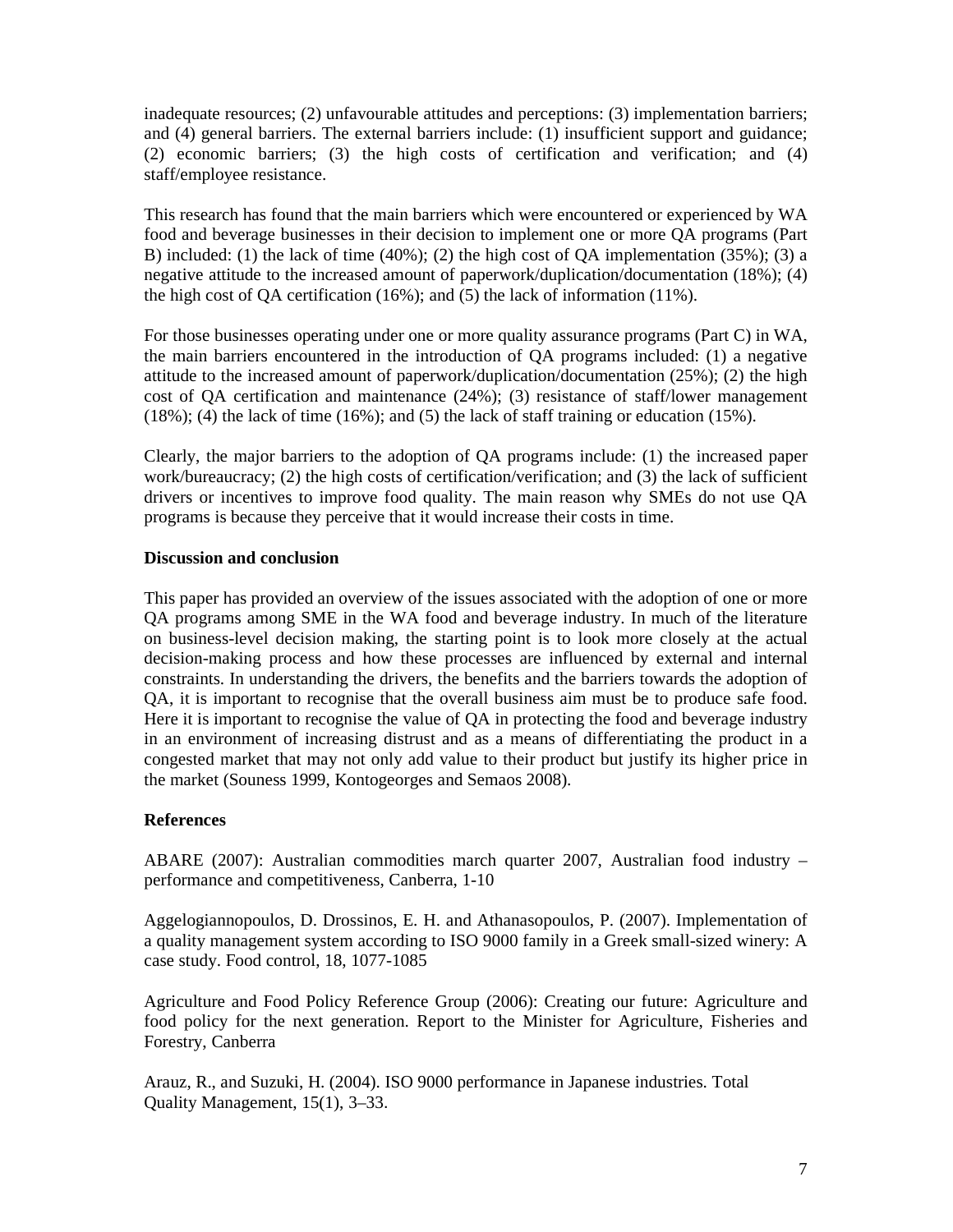Australian Bureau of Statistics – ABS. (2004). Business Operations and Industry Performance, Australia (Cat.No. 1321.0). Canberra

Australian Bureau of Statistics – ABS (2005): Small Business in Australia 2004, Canberra

Australian Bureau of Statistics – ABS (2007): Small Business in Australia 2006, Canberra

Australian Trade Commission – Austrade (2008) Annual Report 2007–08, accessed  $8<sup>th</sup>$  April 2009 http://www.austrade.gov.au/default.aspx?FolderID=1401

Baines, R, Davies, W. and Batt P.J. (2006). Benchmarking international food safety and quality systems towards a framework for fresh produce in transitional economies, International Society for Horticultural Science (ISHS) viewed April 2009 http://www.actahort.org/books/699/699\_6.htm

Batt, P.J. (2001). Relational quality: further evidence of a single higher order construct in an industrial market. Interactions, Relationships and Networks: Strategic Dimensions. Proceedings 17th Annual IMP Conference. Oslo. Norwegian Institute of Management (BI).

Batt, P.J. (2006). Fulfilling customer needs in agribusiness supply chains in Batt, P.J. (ed), Proceedings of the First International Symposium on Improving the Performance of Supply Chains in the Transitional Economies. Acta Horticulturae 699. 83-90.

Batt, P.J., Noonan, J. and Kenyon, P. (2006). Global trends analysis of food safety and quality systems for the Australian food industry. Report for the Department of Agriculture, Fisheries and Forestry. Canberra. 1-135

Canavari, M., Regazzi, D. and Spadoni, R. (1998). Evalution of Quality Assurance Systems in the Agri-Food sector, Conference Paper, University of Minesota, 1-17

Curkovic, S. and Pagell, M. (1999). A critical examination of the ability of ISO 9000 certification to lead to a competitive advantage, Journal of Quality Management, 4, 1, 51-67

Department of Agriculture and Food WA (2006). Online information resource (database), accessed 23 August 2006 at www.agric.wa.gov.au/agrifoodinfonet

Department of Agriculture and Food –WAAFFI (2007). Western Australia's Agir-Food, Fibre and Fisheries Industries 2007, 1-72

Department of Agriculture, Fisheries & Forestry - DAFF (2008). accessed 28<sup>th</sup> April 2009 at http://www.foodstandards.gov.au/\_srcfiles/Safe%20For%20All%20Poster1.pdf

Department of Agriculture and Food WA (2008). Buy west Eat Best campaign in western Australaia;  $\overline{24}$  accessed  $24$ <sup>th</sup> November 2008 at http://www.agric.wa.gov.au/content/foods/buywest\_comm.htm

Department of Foreign Affairs and Trade – Australian Government – about Australia, fact sheet series, Food industry in Australia, May  $2008$ , 1-3, accessed  $14<sup>th</sup>$  April at http://www.dfat.gov.au/facts/food\_industry.pdf